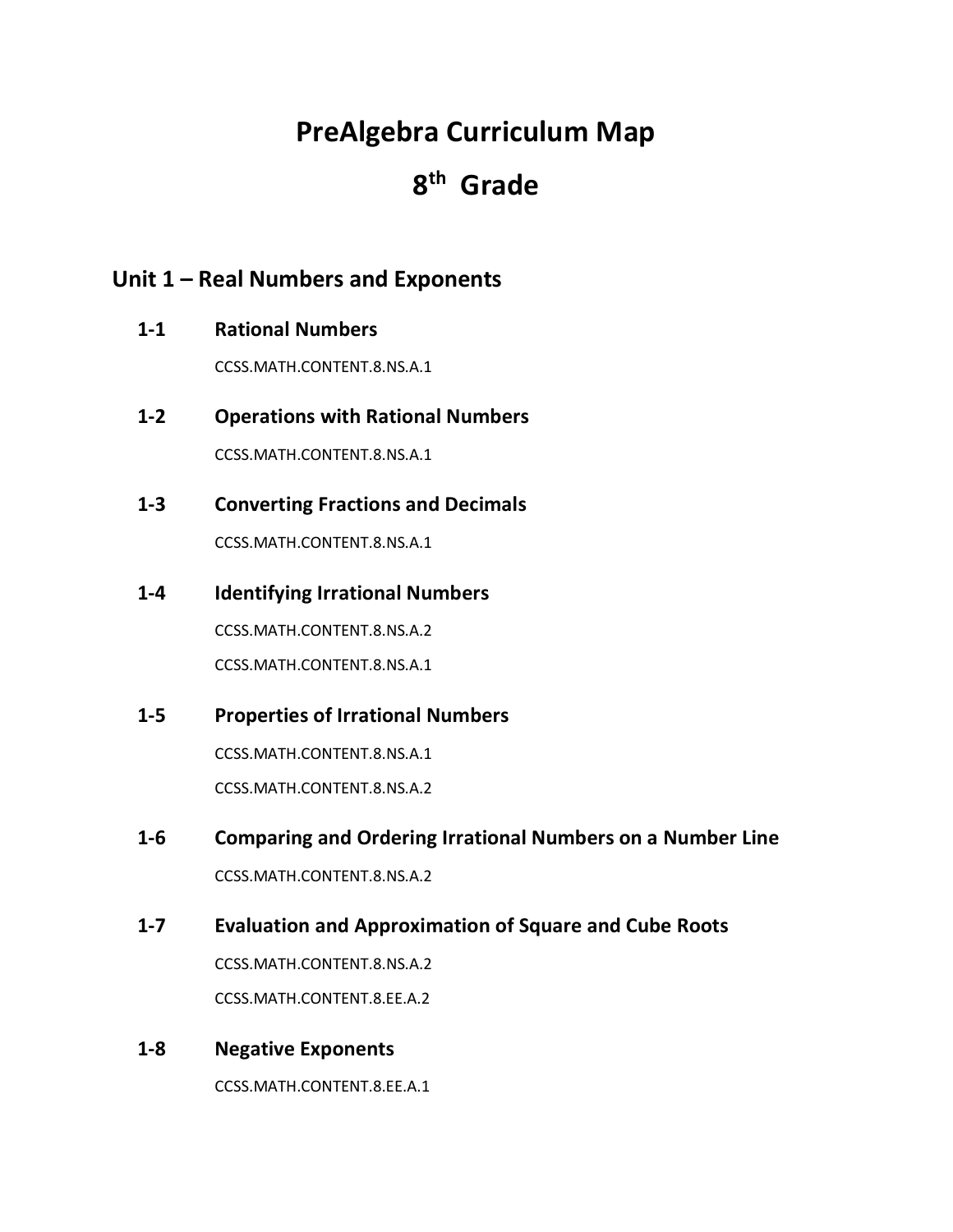# **1-9 Negative Exponent Operations**

CCSS.MATH.CONTENT.8.EE.A.1

# **1-10 Scientific Notation**

CCSS.MATH.CONTENT.8.EE.A.3

# **1-11 Operations with Numbers in Scientific Notation**

CCSS.MATH.CONTENT.8.EE.A.4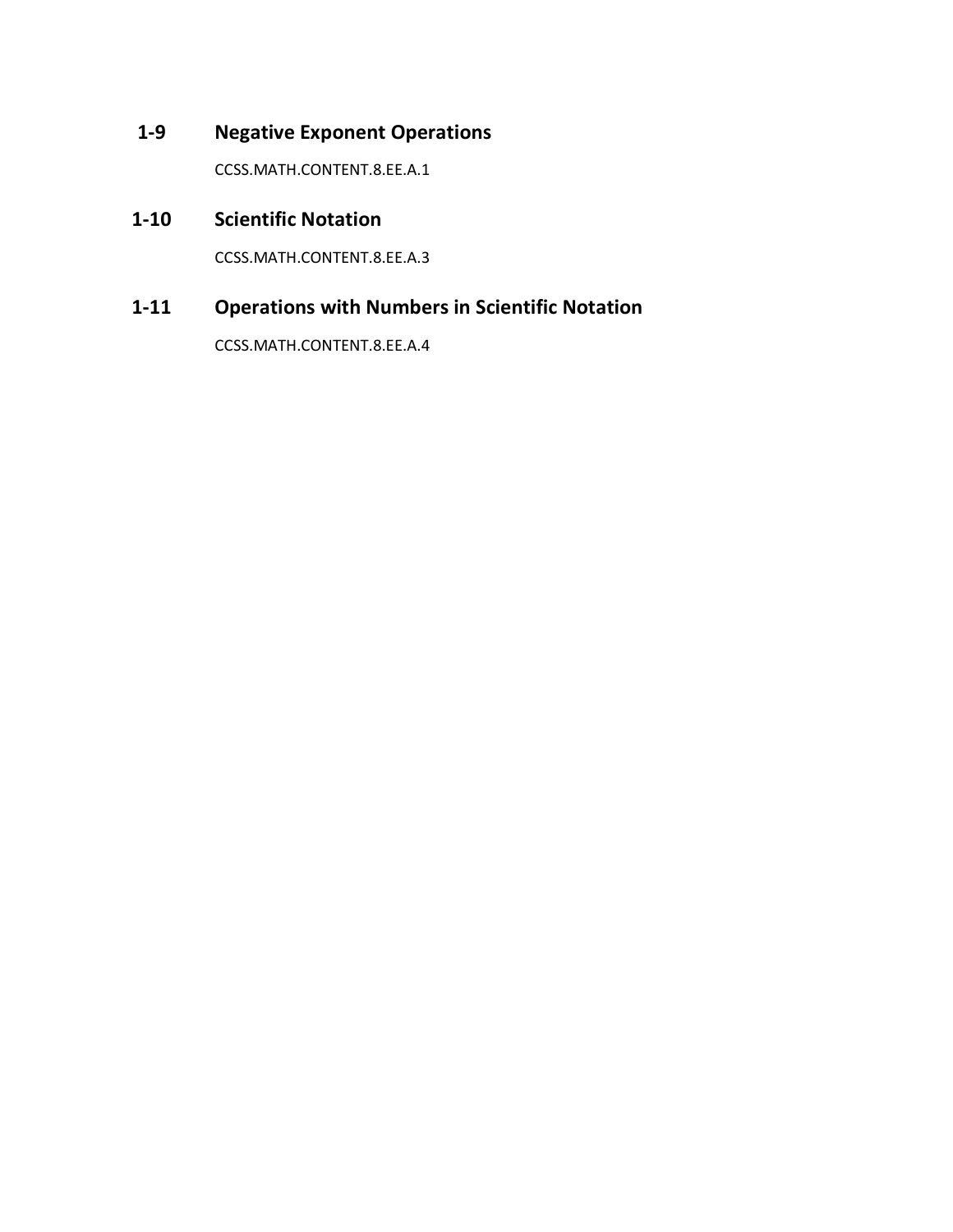# **Unit 2 – Equations and Expressions**

**2-1 Expressions with Radicals Exponents**

CCSS.MATH.CONTENT.8.EE.A.2

**2-2 Expressions with Integer Exponents** CCSS.MATH.CONTENT.8.EE.A.1

# **2-3 Creating Linear Equations**

CCSS.MATH.CONTENT.8.EE.B.5 CCSS.MATH.CONTENT.8.EE.B.6

# **2-4 Solving Equations with Variables on Both Sides**

CCSS.MATH.CONTENT.8.EE.C.7 CCSS.MATH.CONTENT.8.EE.C.7.B

#### **2-5 Solving Equations with Distributive Property**

CCSS.MATH.CONTENT.8.EE.C.7 CCSS.MATH.CONTENT.8.EE.C.7.B

### **2-6 Solving Equations by Combining Like Term**

CCSS.MATH.CONTENT.8.EE.C.7 CCSS.MATH.CONTENT.8.EE.C.7.B

### **2-7 One/Infinite/No solutions of Equation**

CCSS.MATH.CONTENT.8.EE.C.7.A

### **2-8 Solving Exponent Equations**

CCSS.MATH.CONTENT.8.EE.C.7 CCSS.MATH.CONTENT.8.EE.C.7.B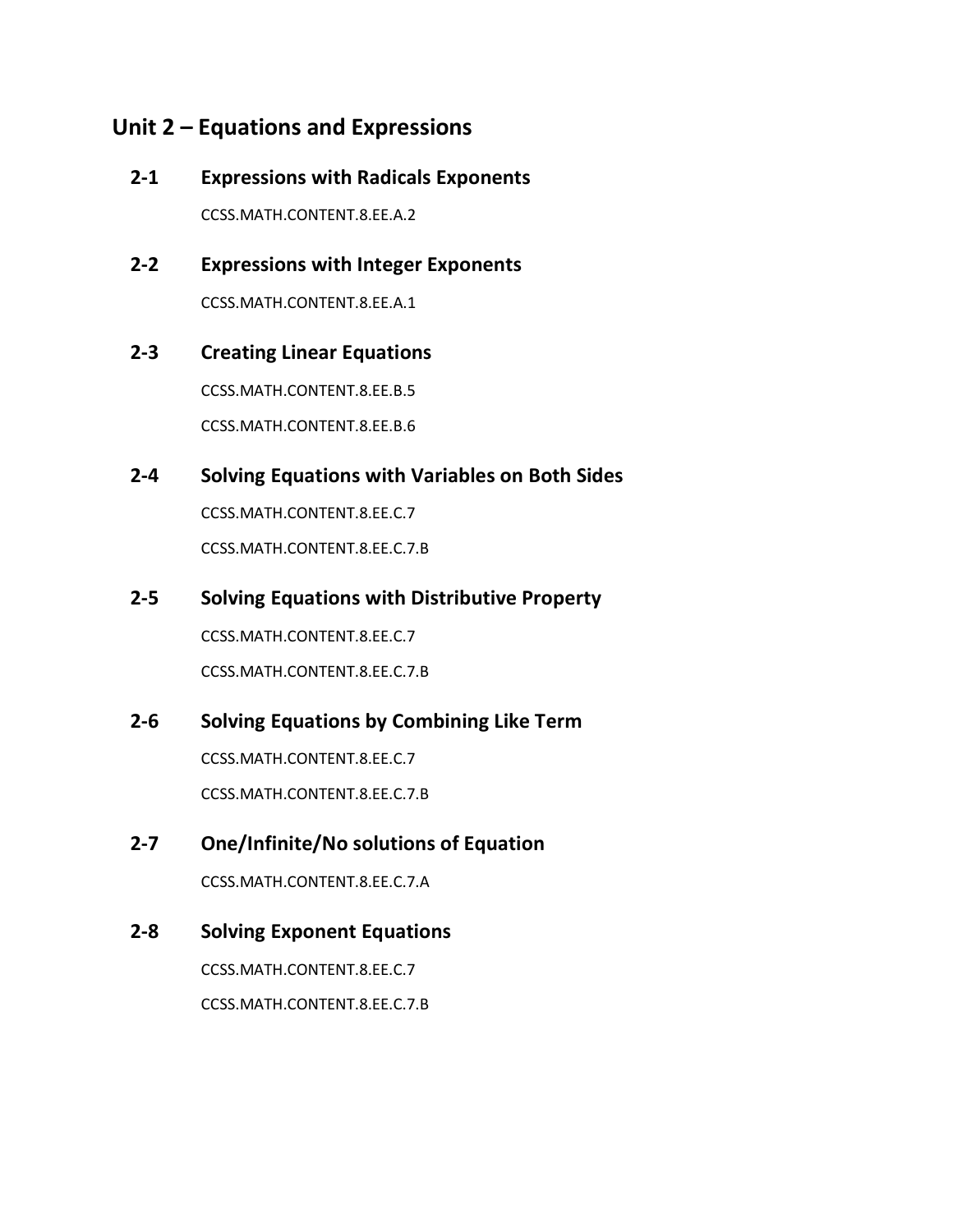# **Unit 3 – Linear and Functional Relationships**

### **3-1 Intro to Functions/Graphing and Writing a Function Rule**

CCSS.MATH.CONTENT.8.F.A.1 CCSS.MATH.CONTENT.8.F.B.4 CCSS.MATH.CONTENT.8.F.B.5

#### **3-2 Graphing Functions**

CCSS.MATH.CONTENT.8.F.A.1 CCSS.MATH.CONTENT.8.F.A.2 CCSS.MATH.CONTENT.8.F.B.5

### **3-3 Linear or Non Linear Functions**

CCSS.MATH.CONTENT.8.F.A.3 CCSS.MATH.CONTENT.8.F.B.5

#### **3-4 Exploring Linear Functions**

CCSS.MATH.CONTENT.8.F.A.2 CCSS.MATH.CONTENT.8.F.B.4 CCSS.MATH.CONTENT.8.F.B.5

### **3-5 Equations of Linear Functions**

CCSS.MATH.CONTENT.8.F.A.3 CCSS.MATH.CONTENT.8.F.B.4

### **3-6 Graphs of Linear Functions**

CCSS.MATH.CONTENT.8.F.A.1 CCSS.MATH.CONTENT.8.F.A.2 CCSS.MATH.CONTENT.8.F.A.3 CCSS.MATH.CONTENT.8.F.B.4 CCSS.MATH.CONTENT.8.F.B.5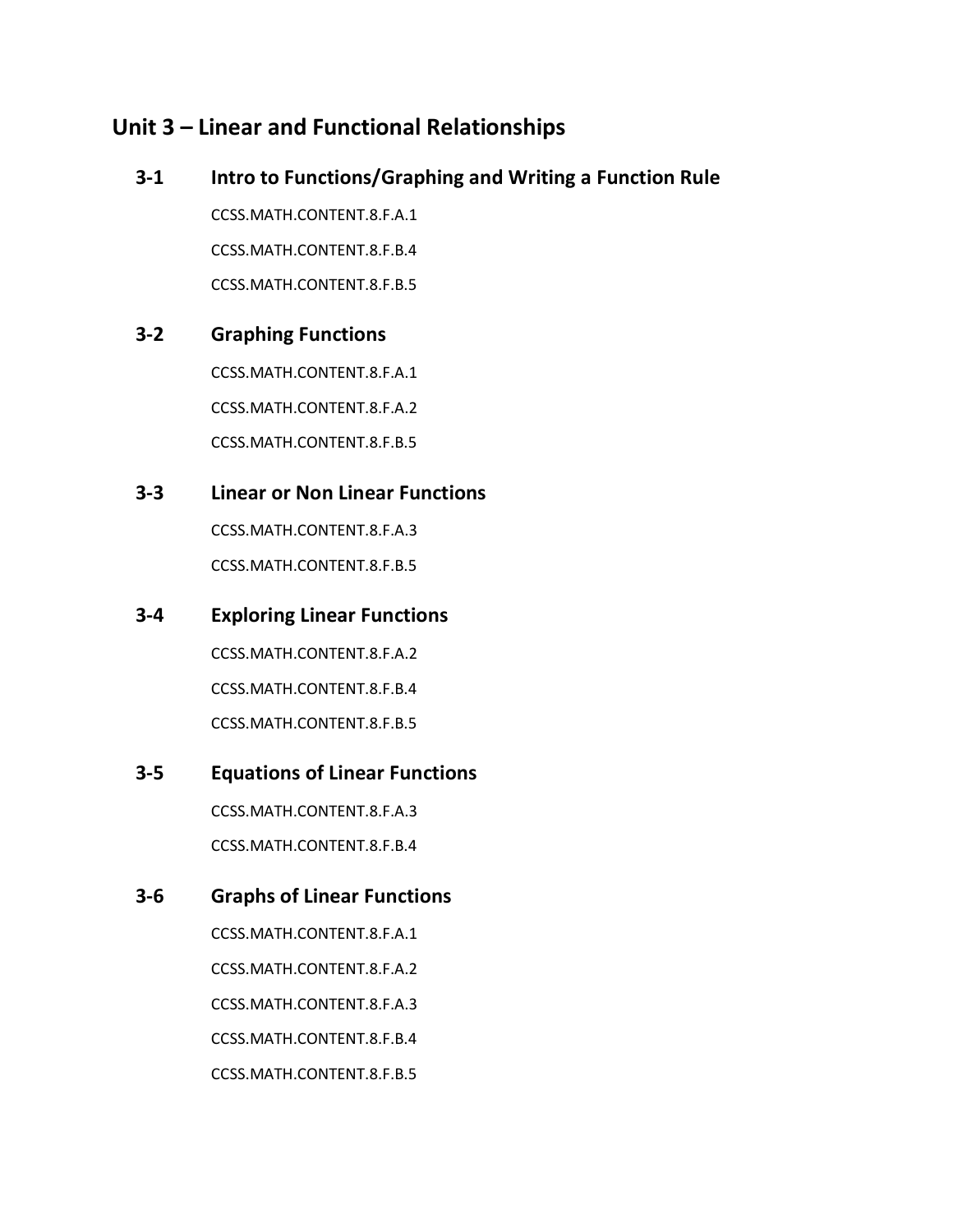### **3-7 Tables of Linear Functions**

CCSS.MATH.CONTENT.8.F.B.4 CCSS.MATH.CONTENT.8.F.B.5

### **3-8 Increasing, Decreasing, Max and Min**

CCSS.MATH.CONTENT.8.F.B.4 CCSS.MATH.CONTENT.8.F.B.5

### **3-9 Interpret the Rate of Change**

CCSS.MATH.CONTENT.8.F.A.2 CCSS.MATH.CONTENT.8.F.B.4 CCSS.MATH.CONTENT.8.F.B.5

## **3-10 Contextualizing Function Qualities**

CCSS.MATH.CONTENT.8.F.A.1 CCSS.MATH.CONTENT.8.F.A.2 CCSS.MATH.CONTENT.8.F.B.5

## **3-11 Sketching a Piecewise Function**

CCSS.MATH.CONTENT.8.F.A.2 CCSS.MATH.CONTENT.8.F.B.4 CCSS.MATH.CONTENT.8.F.B.5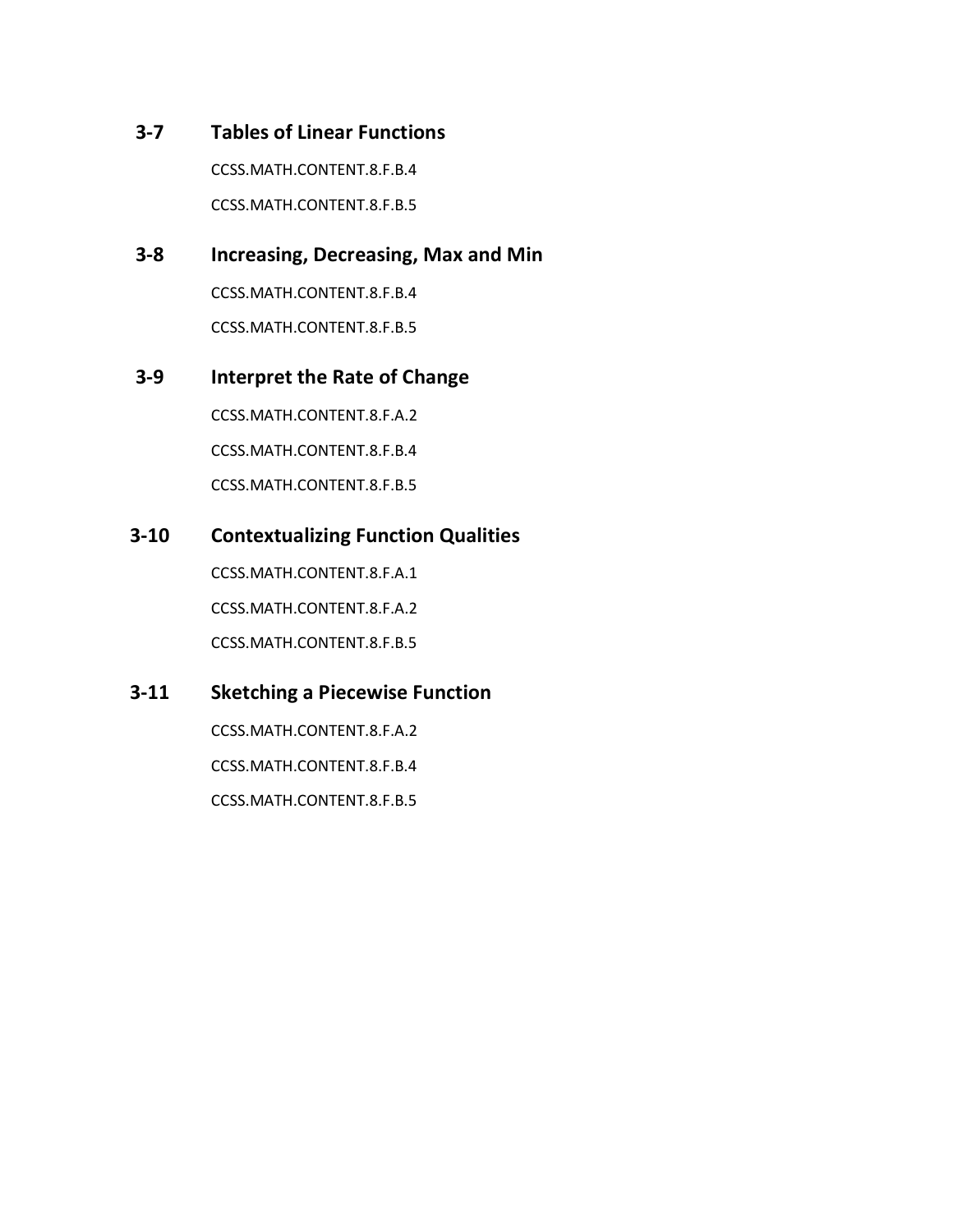# **Unit 4– Systems of Linear Equations**

# **4-1 Graphing with Slope – Intercept Form** CCSS.MATH.CONTENT.8.F.A.3 CCSS.MATH.CONTENT.8.EE.C.8.A CCSS.MATH.CONTENT.8.EE.C.8.C

# **4-2 Solving Systems by Graphing**

CCSS.MATH.CONTENT.8.EE.C.8.A CCSS.MATH.CONTENT.8.EE.C.8.C

# **4-3 Solving Systems Using Substitution**

CCSS.MATH.CONTENT.8.EE.C.8 CCSS.MATH.CONTENT.8.EE.C.8.B CCSS.MATH.CONTENT.8.EE.C.8.C

## **4-4 Solving Systems Using Elimination**

CCSS.MATH.CONTENT.8.EE.C.8 CCSS.MATH.CONTENT.8.EE.C.8.B CCSS.MATH.CONTENT.8.EE.C.8.C

## **4-5 Solving Systems via Inspection**

CCSS.MATH.CONTENT.8.EE.C.8.A CCSS.MATH.CONTENT.8.EE.C.8.B CCSS.MATH.CONTENT.8.EE.C.8.C

# **4-6 Applications of Systems of Linear Equations**

CCSS.MATH.CONTENT.8.EE.C.8 CCSS.MATH.CONTENT.8.EE.C.8.C

# **Unit 5 – Patterns and Bivariate Data**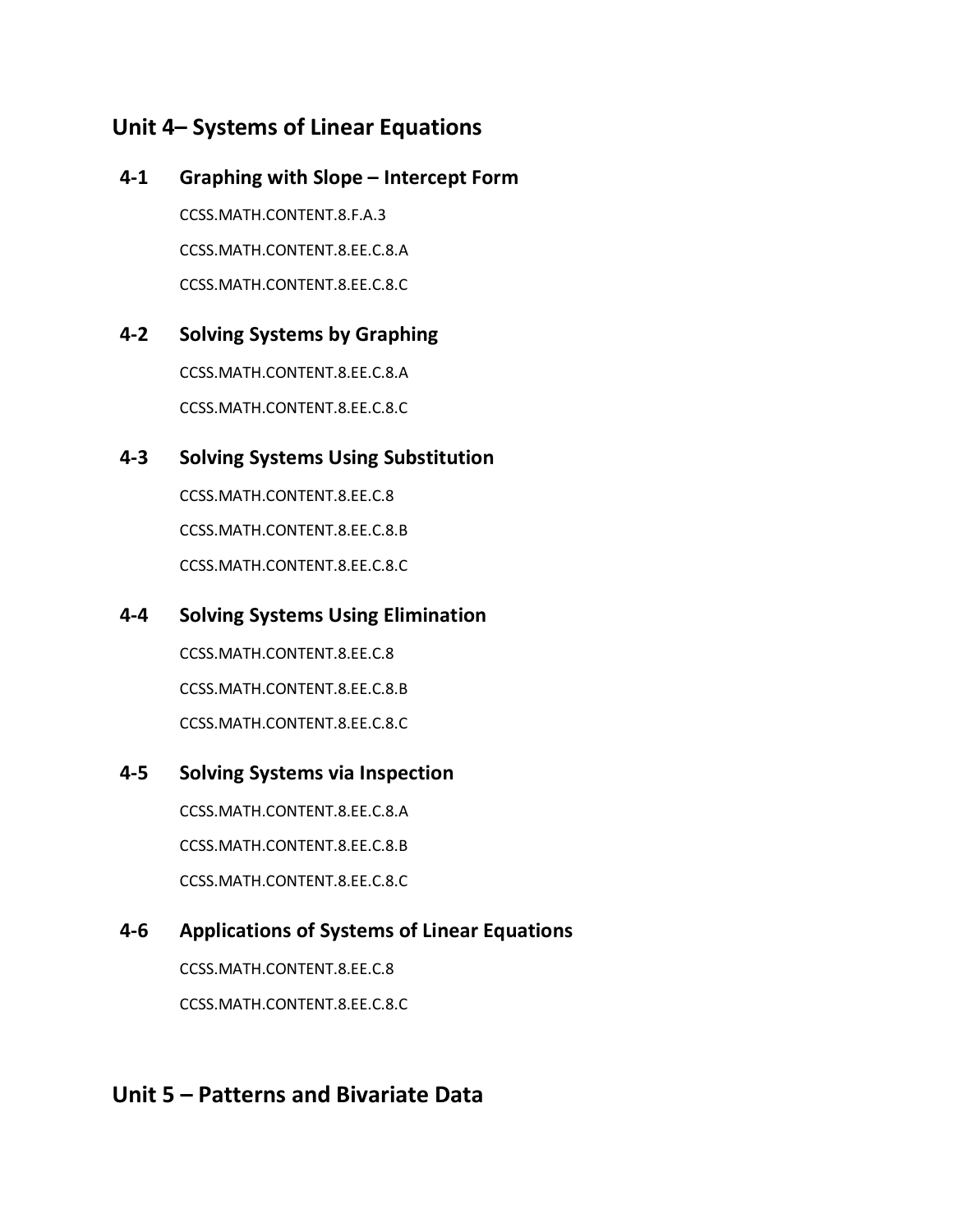**5-1 Constructing Scatter Plots**

CCSS.MATH.CONTENT.8.SP.A.1 CCSS.MATH.CONTENT.8.SP.A.2 CCSS.MATH.CONTENT.8.SP.A.3

## **5-2 Analyzing Scatter Plots**

CCSS.MATH.CONTENT.8.SP.A.1 CCSS.MATH.CONTENT.8.SP.A.2 CCSS.MATH.CONTENT.8.SP.A.3

# **5-3 Linear or Nonlinear Correlation**

CCSS.MATH.CONTENT.8.SP.A.1 CCSS.MATH.CONTENT.8.SP.A.2 CCSS.MATH.CONTENT.8.SP.A.3

### **5-4 The Line of Best Fit**

CCSS.MATH.CONTENT.8.SP.A.1 CCSS.MATH.CONTENT.8.SP.A.2 CCSS.MATH.CONTENT.8.SP.A.3

## **5-5 Constructing a Two-Way Tables**

CCSS.MATH.CONTENT.8.SP.A.4

### **5-6 Interpret a Two-Way Tables**

CCSS.MATH.CONTENT.8.SP.A.4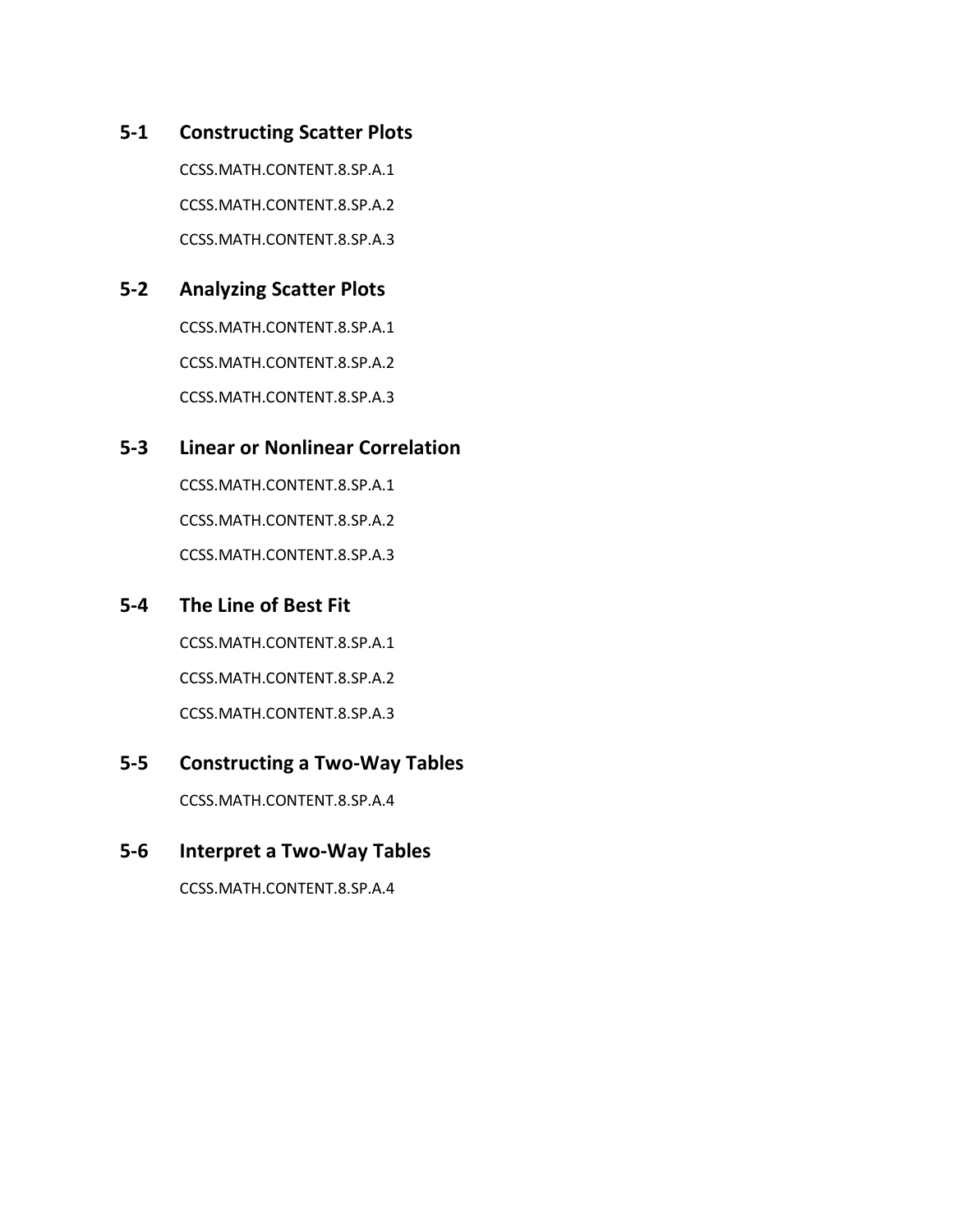# **Unit 6 – Congruency and Similarity**

### **6-1 Identifying Transformations**

CCSS.MATH.CONTENT.8.G.A.1 CCSS.MATH.CONTENT.8.G.A.1.A CCSS.MATH.CONTENT.8.G.A.1.B CCSS.MATH.CONTENT.8.G.A.1.C CCSS.MATH.CONTENT.8.G.A.2

## **6-2 Constructing Rotations/Properties of Rotations**

CCSS.MATH.CONTENT.8.G.A.1 CCSS.MATH.CONTENT.8.G.A.1.A CCSS.MATH.CONTENT.8.G.A.1.B CCSS.MATH.CONTENT.8.G.A.1.C CCSS.MATH.CONTENT.8.G.A.2 CCSS.MATH.CONTENT.8.G.A.3 CCSS.MATH.CONTENT.8.G.A.4

# **6-3 Constructing Reflections/Properties of Reflections**

- CCSS.MATH.CONTENT.8.G.A.1
- CCSS.MATH.CONTENT.8.G.A.1.A
- CCSS.MATH.CONTENT.8.G.A.1.B
- CCSS.MATH.CONTENT.8.G.A.1.C
- CCSS.MATH.CONTENT.8.G.A.2
- CCSS.MATH.CONTENT.8.G.A.3
- CCSS.MATH.CONTENT.8.G.A.4

# **6-4 Constructing Translations/Properties of Translations**

CCSS.MATH.CONTENT.8.G.A.1 CCSS.MATH.CONTENT.8.G.A.1.A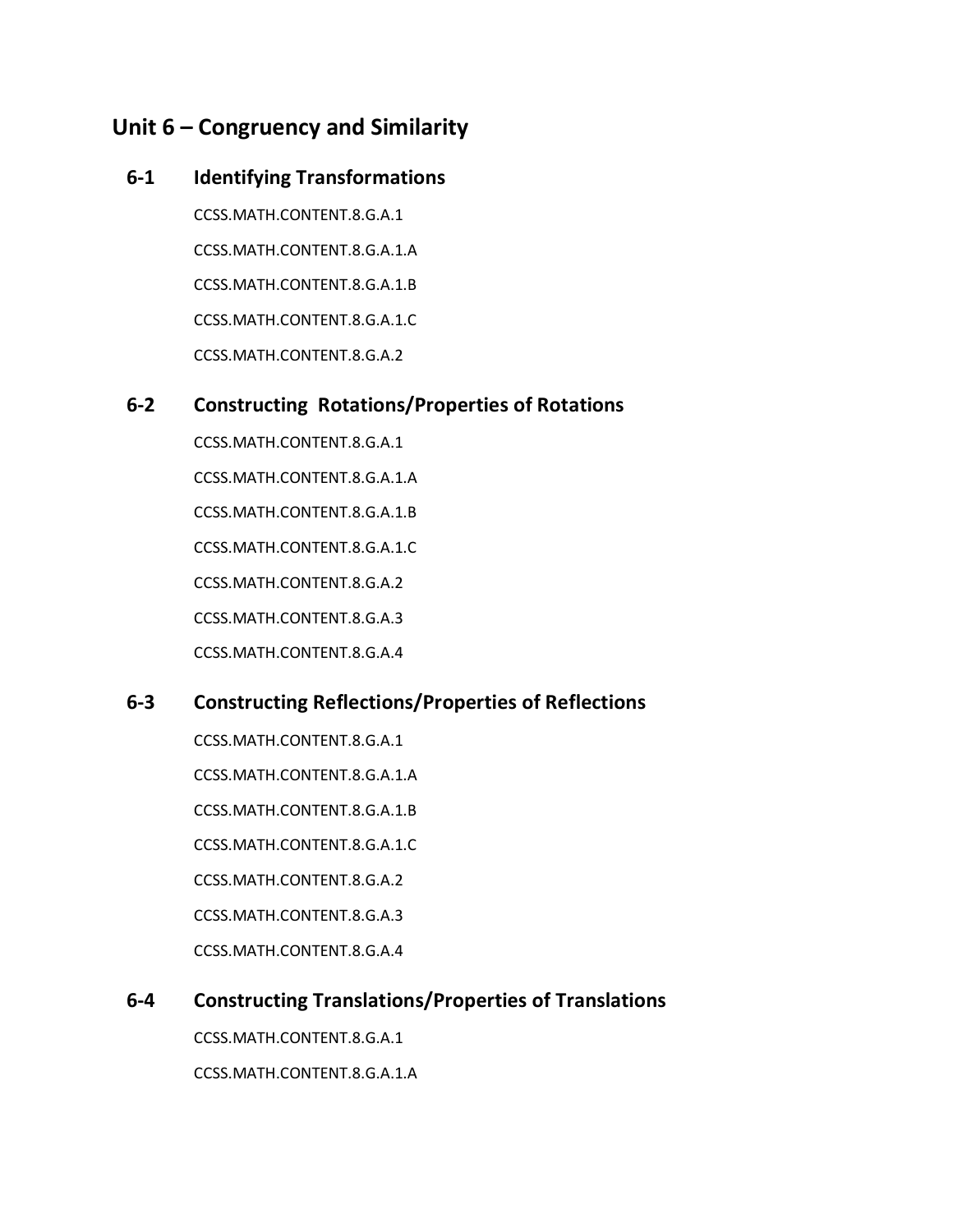CCSS.MATH.CONTENT.8.G.A.1.B CCSS.MATH.CONTENT.8.G.A.1.C CCSS.MATH.CONTENT.8.G.A.2 CCSS.MATH.CONTENT.8.G.A.3 CCSS.MATH.CONTENT.8.G.A.4

### **6-5 Constructing Dilatations/Properties of Dilatations**

CCSS.MATH.CONTENT.8.G.A.3 CCSS.MATH.CONTENT.8.G.A.4

### **6-6 Identifying a Series and Determining Congruence or Similarity**

CCSS.MATH.CONTENT.8.G.A.2 CCSS.MATH.CONTENT.8.G.A.4

### **6-7 The Sum of Angles in a Triangle**

CCSS.MATH.CONTENT.8.G.A.4 CCSS.MATH.CONTENT.8.G.A.5

### **6-8 Similar Triangles**

CCSS.MATH.CONTENT.8.G.A.5

### **6-9 Parallel Lines Cut by a Transversal**

CCSS.MATH.CONTENT.8.G.A.5